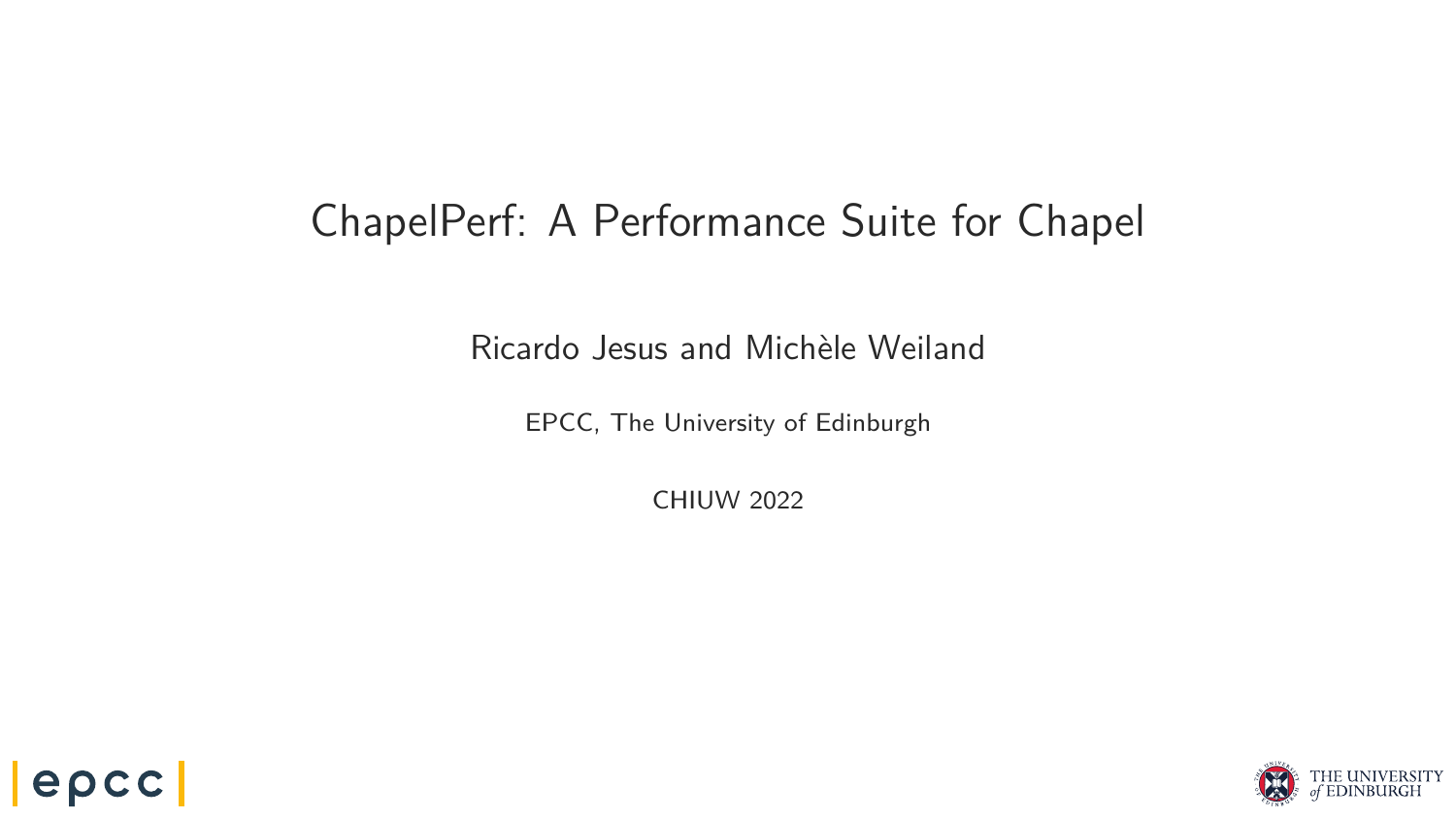- Introduction
- Benchmark description
- Porting experience
- Preliminary performance results
- Conclusions and future work

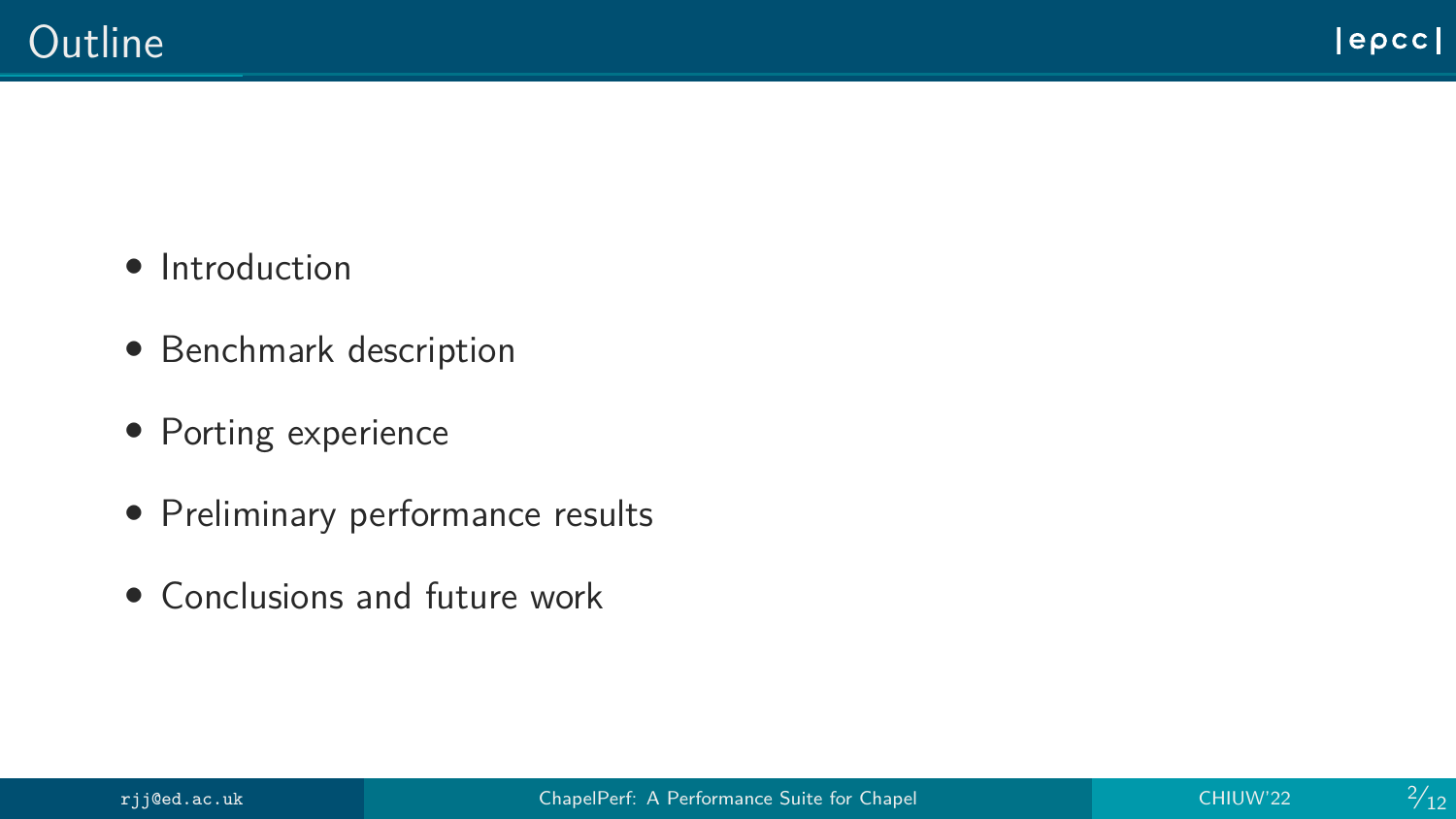- Application porting and performance optimisation are hard, especially in HPC
	- Plethora of system configurations, variety of codes they are meant to run, etc
- High-level parallel programming languages, libraries, and runtimes, like Chapel, help at coping with this complexity. But
	- How do we know if a given parallel programming framework is good for a specific class of problems/codes?
	- How do we know if it delivers good performance across different system architectures?
	- How do we determine how it compares to other alternatives?

### **The answer, unsurprisingly, is via benchmarks benchmarks.**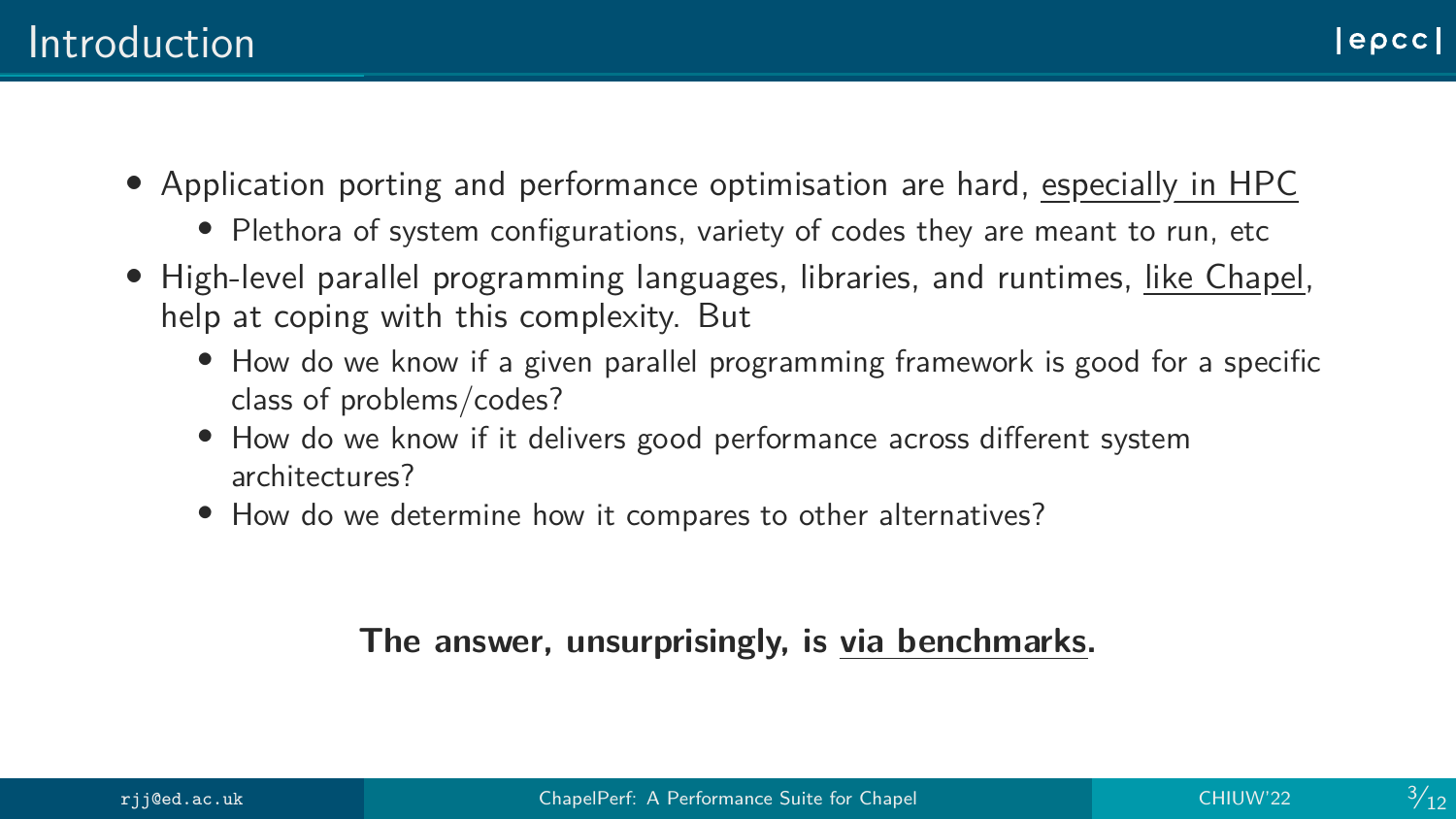- RAJAPerf<sup>1</sup> is a benchmark suite originally developed for RAJA
- It consists of **over 50 loop-based kernels** extracted from HPC applications, other benchmark suites, and similar sources
- Each kernel is **implemented in a number of "variants"** corresponding to different programming models/frameworks

| Lambda_OpenMP<br>RAJA OpenMP<br>Base OpenMP |  |
|---------------------------------------------|--|
|                                             |  |
| RAJA_OMPTarget<br>Base_OMPTarget            |  |
| Lambda_CUDA<br>RAJA_CUDA<br>Base_CUDA       |  |
| RAJA_HIP<br>Lambda HIP<br>Base_HIP          |  |

- The loop body of each kernel is implemented similarly across variants
- A checksum is computed per kernel variant to ensure its correct execution

<sup>1</sup> <https://github.com/LLNL/RAJAPerf>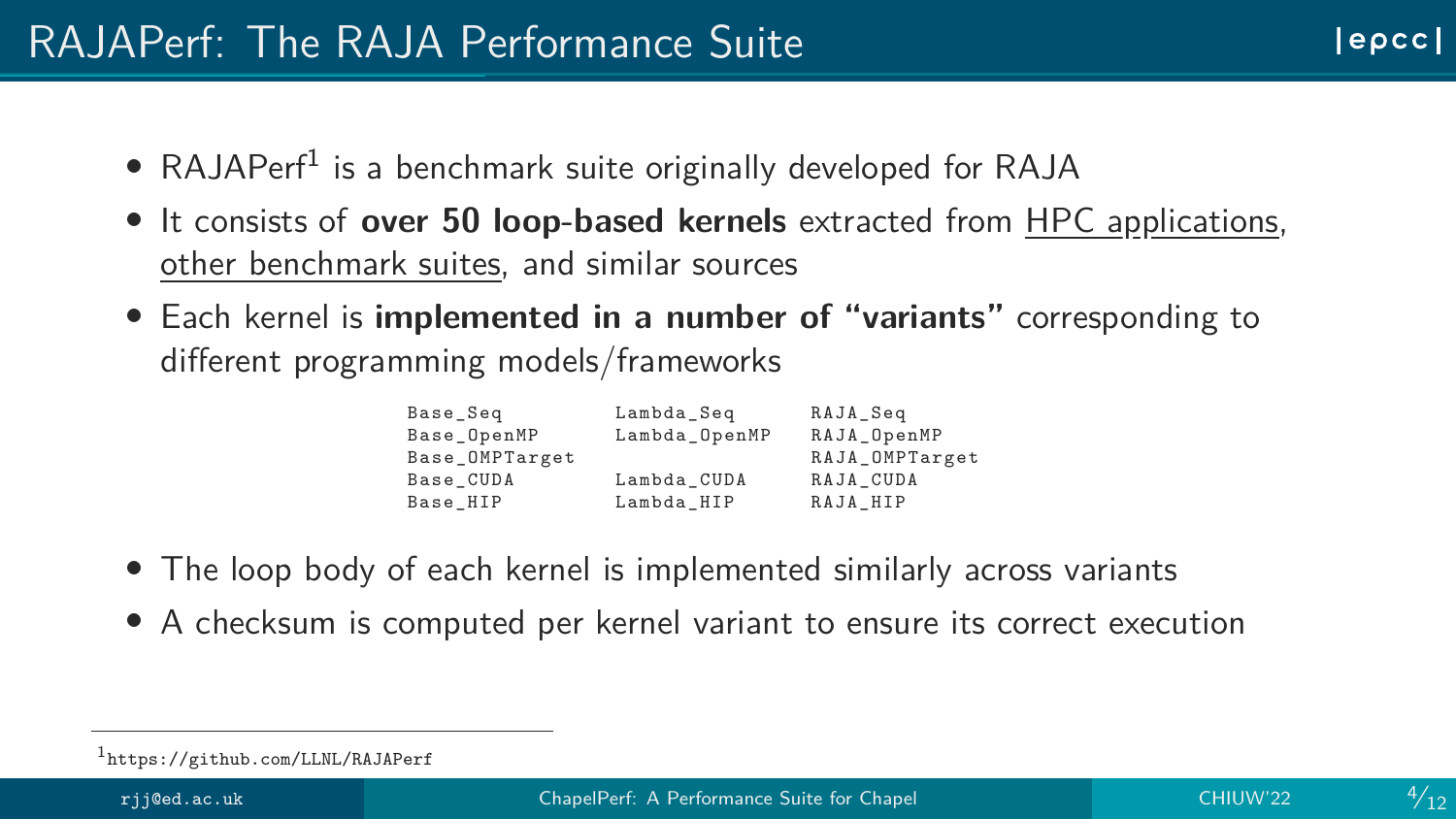- <https://github.com/rj-jesus/chapelperf>
- **A mostly complete port of RAJAPerf (v0.11.0) to Chapel**
- Developed developed mainly to **evaluate the performance of Chapel** compared to other parallel programming models and across different system architectures
- We have fully implemented two variants of each kernel: Base\_Chpl and Forall\_Chpl
	- Working towards implementing more "idiomatic" variants such as Promotion\_Chpl and Reduction\_Chpl
- Command-line options and outputs are the same as RAJAPerf's to simplify its usage

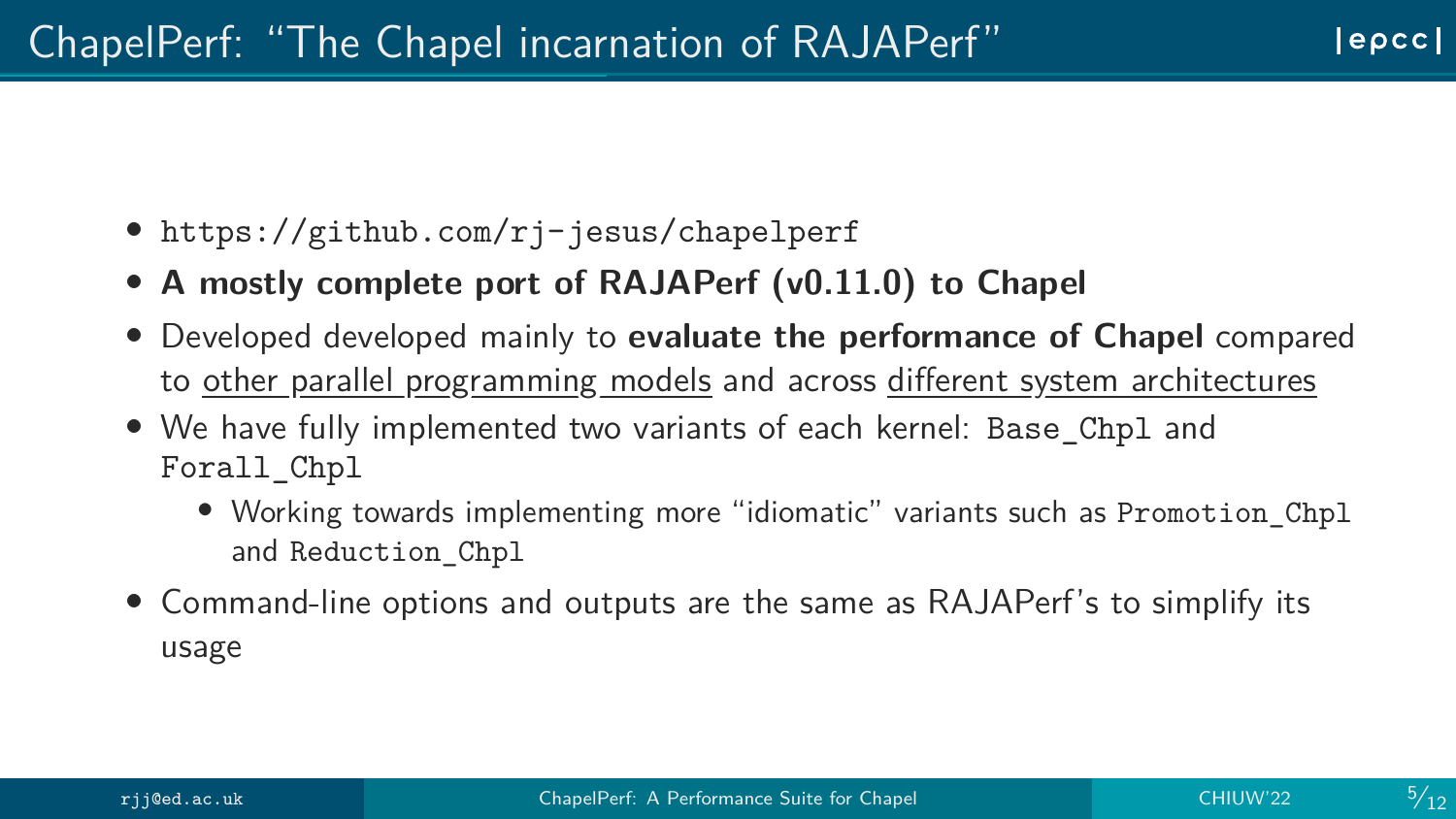#### • **Overall a straightforward process**

- Most kernels easily ported by adapting the C++ code to Chapel
- Similar experience porting the logic around the kernels (i.e. the way RAJAPerf is structured, how the execution is driven, and so on)
	- Mostly a matter of mapping C++ features such as inheritance, polymorphism, and various containers, to Chapel's analogues

```
Example with Apps_FIR kernel
    for(RepIndex type irep = 0; irep < run reps; ++irep) {
2 //#pragma omp parallel for
3 \mid for(Index_type i = ibegin; i < iend; ++i) {
4 Real type sum = 0.0;
5 for(Index_type j = 0; j < coefflen; ++j)
6 sum \leftarrow{ = \text{coeff}[i]*in[i+i]};
7 \mid \text{out}[i] = \text{sum}
```

```
for 0..< run_reps {
       for i in ibegin..<iend {
3 \mid \text{var sum: Real type} = 0.0;
         4 for j in 0..<coefflen do
5 \mid sum \pm coeff[i]\astin [i+j];
6 \mid out [i] = \text{sum};
\overline{7}\alphafor 0..<run_reps do
2 forall i in ibegin..<iend do
3 \mid out [i] = + reduce (coeff*in [i..]);
```
8 }  $Q$ 

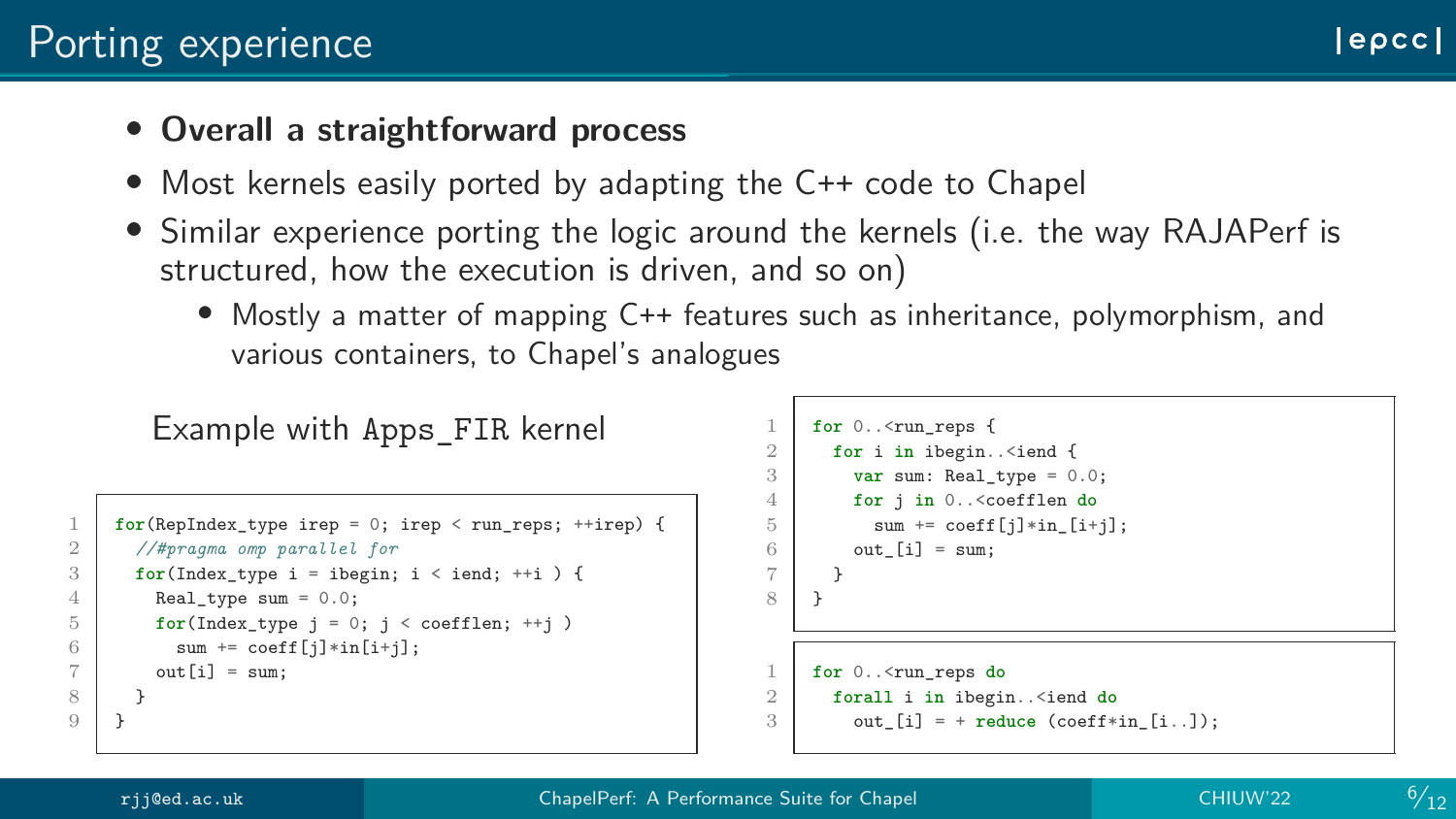### Porting challenges: Aliasing array views

- Some RAJAPerf kernels create "aliasing views" over a common array
	- Trivial in C/C++ since we can declare arbitrary pointers to an array directly.  $Example from MASS3DPA<sup>1</sup>$  to the right

```
\begin{array}{c|c} 1 & \text{double sm1[MDQ * MDQ * MDQ];} \\ 2 & \text{double(*DDQ) [MD1] [MD11 = (do)]} \end{array}2 double(*DDQ)[MD1][MQ1] = (double(*)[MD1][MQ1])sm1;
      3 double(*QQQ)[MQ1][MQ1] = (double(*)[MQ1][MQ1])sm1;
      4 double(*QDD)[MD1][MD1] = (double(*)[MD1][MD1])sm1;
```
- Implementing something similar in Chapel in a straightforward manner does not seem to be possible currently. We have found two main workarounds:
	- Utilising inline procedures to capture the underlying array and encapsulate the necessary index arithmetic (right)
	- Using a wrapper class where the index arithmetic is encapsulated in the class's this method<sup>2</sup>

```
1 var sm1: [0..<MDQ*MDQ*MDQ] real;
    2 inline proc DDQ(i,j,k) ref return sm1[(i*MD1+j)*MQ1+k];
    3 inline proc QQQ(i,j,k) ref return sm1[(i*MQ1+j)*MQ1+k];
    4 inline proc QDD(i,j,k) ref return sm1[(i*MD1+j)*MD1+k];
```
#### **It would be good if arrays in Chapel supported this type of aliasing natively**

 $^{2}$ <https://gitter.im/chapel-lang/chapel?at=6196745fabdd6644e390f5b9>

<sup>1</sup> <https://github.com/LLNL/RAJAPerf/blob/v0.11.0/src/apps/MASS3DPA.hpp#L190>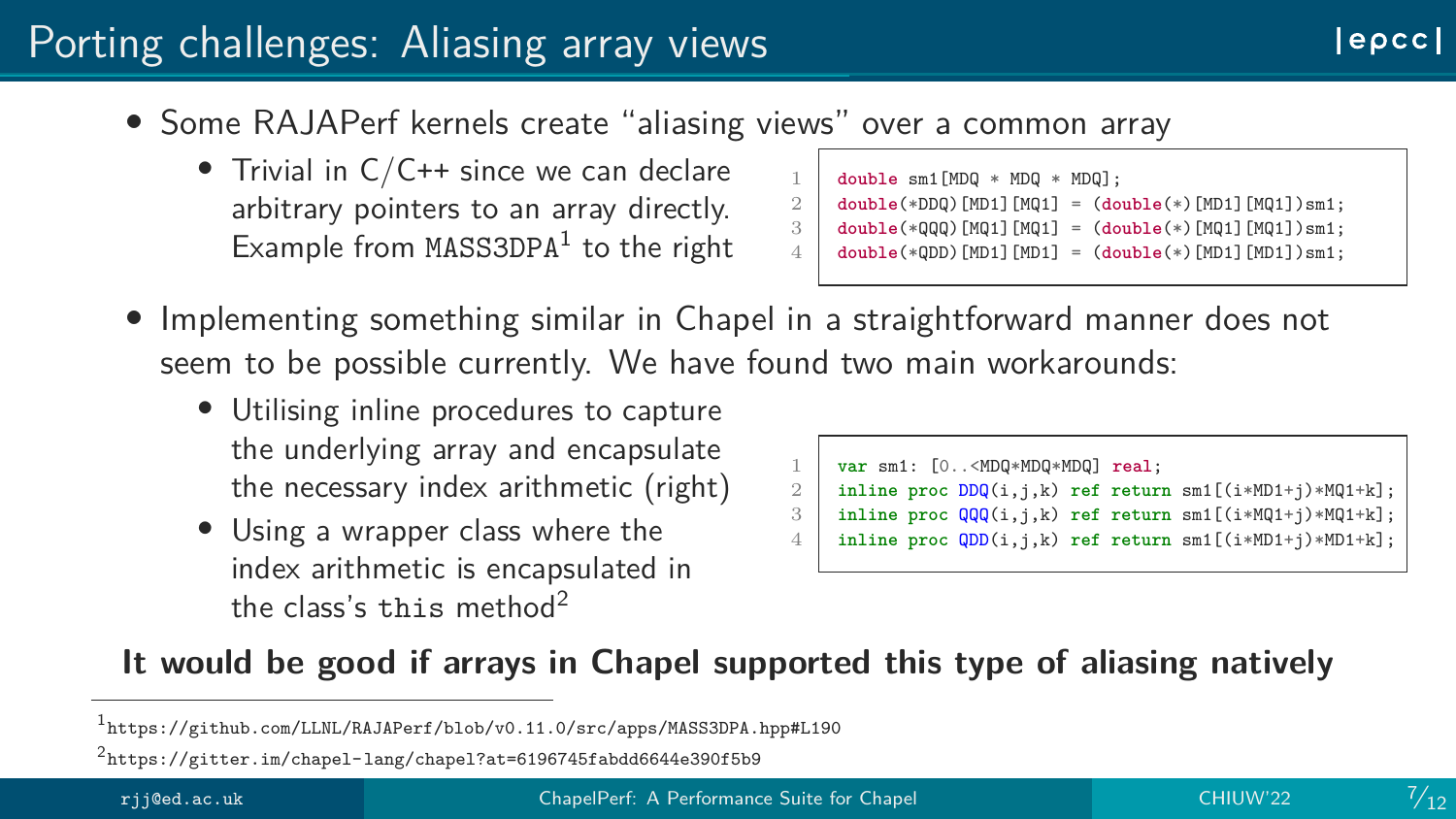- RAJAPerf uses long double's extensively to compute checksums of runs
- Chapel does not support such a type neither natively nor as a "C type"
- But, relatively easy to work around
	- $\bullet$  The implementation of long double in LCALS<sup>2</sup> is mostly complete
	- We extended it to **increase interoperability with other Chapel types** and to **enable long double's to be used for input/output**

```
1 operator :(s: string, type t: longdouble) {
2 var ld: longdouble;
3 assert(sscanf(s.localize().c_str(), "%Lf",
4 c_ptrTo(ld)) == 1);
5 return ld;
6 }
```

```
1 proc longdouble.writeThis(f) throws {
2 \mid var buf = new c array(c char, 255);
3 var ret = snprintf(buf:c ptr(c char), buf.size:size t, "%Lf",
4 this);
5 writer <~> buf:c_string:string;
6 return ret;
\overline{7}
```
<sup>2</sup> <https://github.com/chapel-lang/chapel/blob/1.25.0/test/release/examples/benchmarks/lcals/LongDouble.chpl>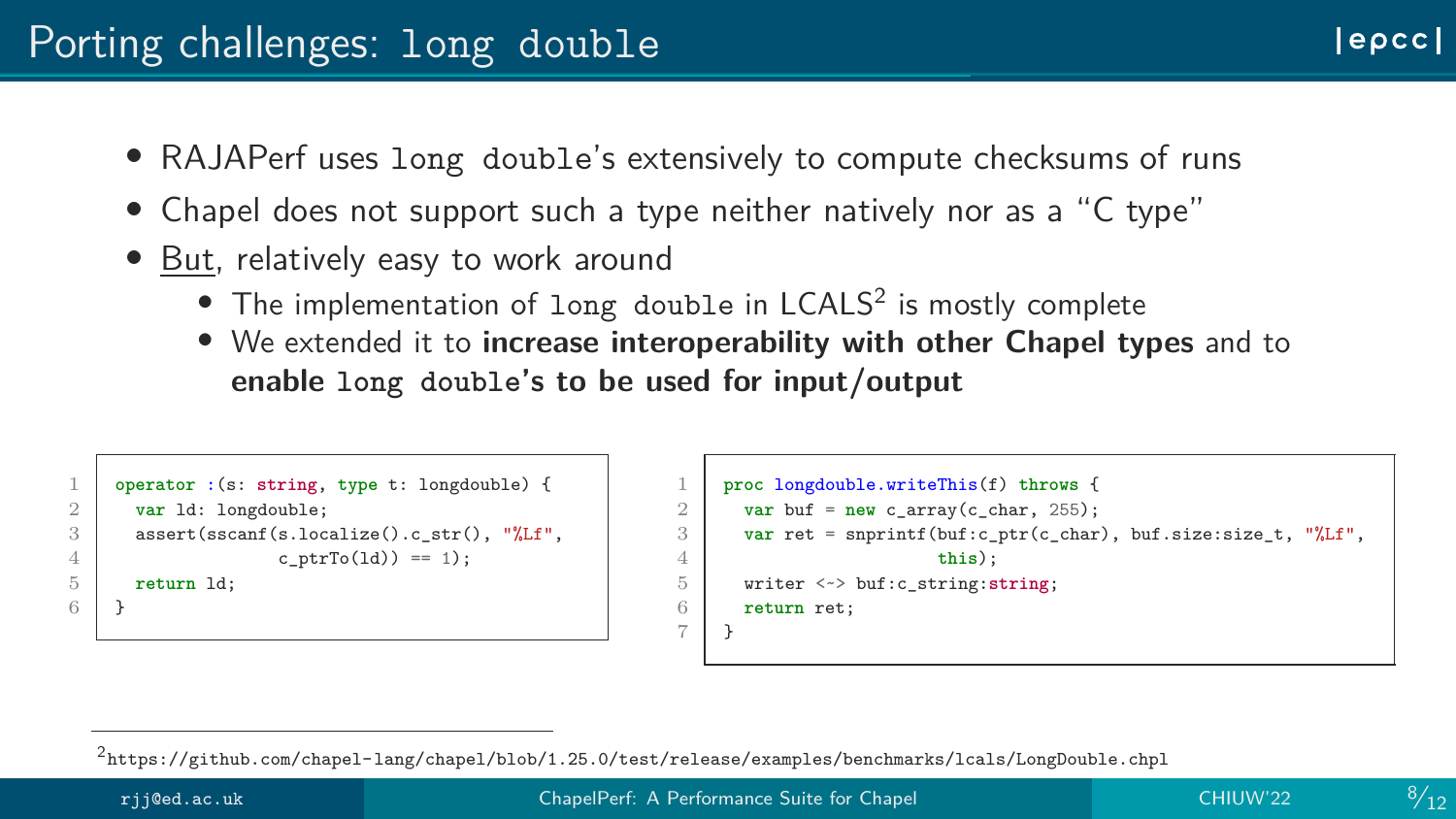- Comparison between sequential and parallel variants
- Chapel 1.26 using GCC for backend

| System                                                                         | Processor                      | Compiler | Opt. flags                                                                                                                   |
|--------------------------------------------------------------------------------|--------------------------------|----------|------------------------------------------------------------------------------------------------------------------------------|
| ARCHER2 (HPE Cray EX)<br>Fulhame (HPE Apollo 70)<br>Isambard 2 (HPE Apollo 80) | Thunder <sub>X2</sub><br>A64FX |          | EPYC 7742 GCC 11.2.0 - O3 -march=native/--fast<br>$GCC 10.1.0 -O3$ -mcpu=native/--fast<br>GCC 10.3.0 -O3 -mcpu=native/--fast |

- Most kernels do well compared to the reference C++ sequential/OpenMP versions
- **A few kernels do far worse**
	- Some kernels can run 1000x slower than the reference C++ versions
	- Slowdowns are **more common** when comparing the parallel variants and **more pronounced** on kernels that belong to the Apps group
- The Arm-based systems tend to do comparatively worse than the x86 one

(plots on next slide)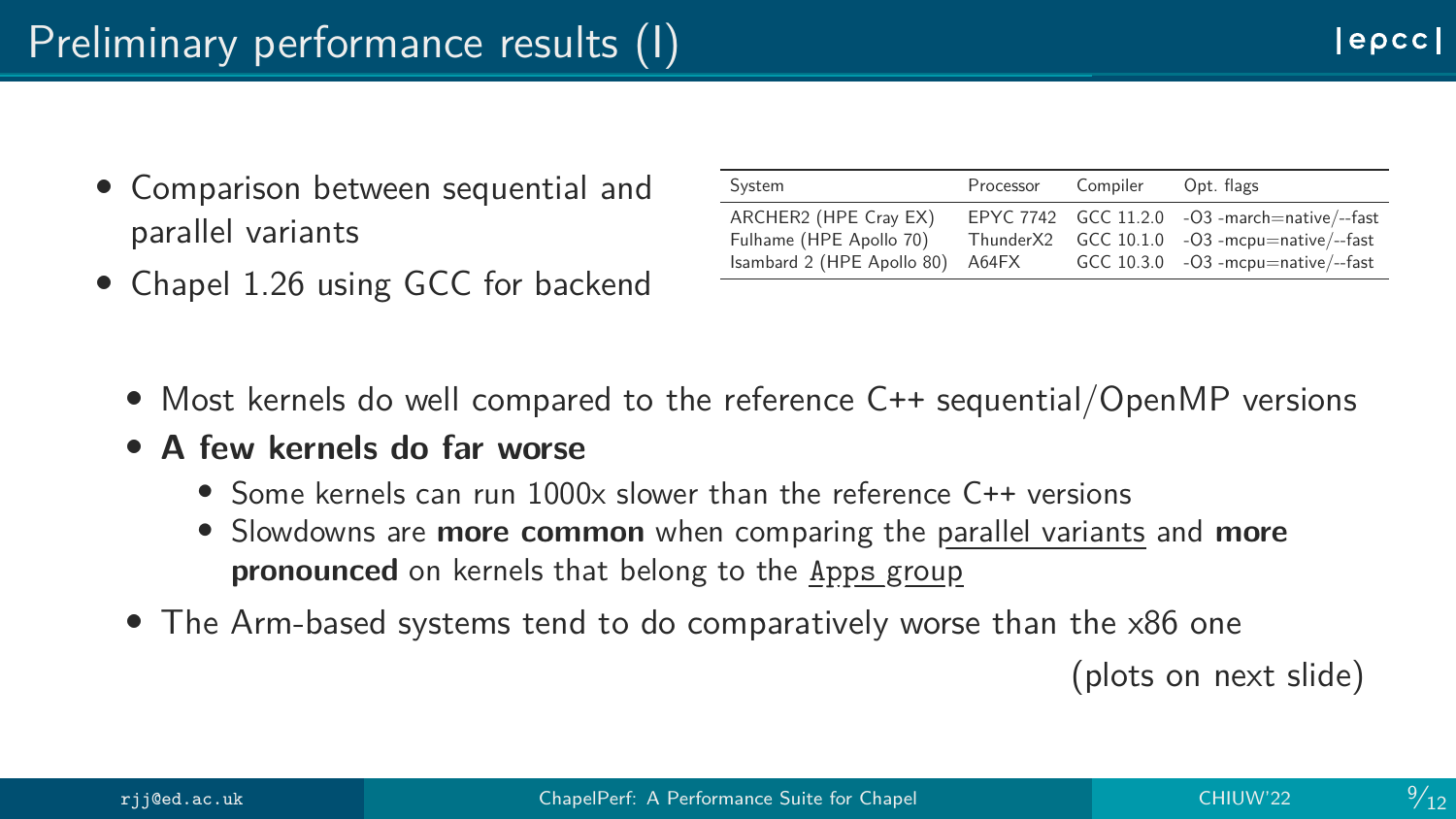

ARCHER2 (HPE Cray EX)  $\longrightarrow$  Fulhame (HPE Apollo 70)  $\longrightarrow$  Isambard 2 (HPE Apollo 80) **Contract** 



 $|e\rho cc|$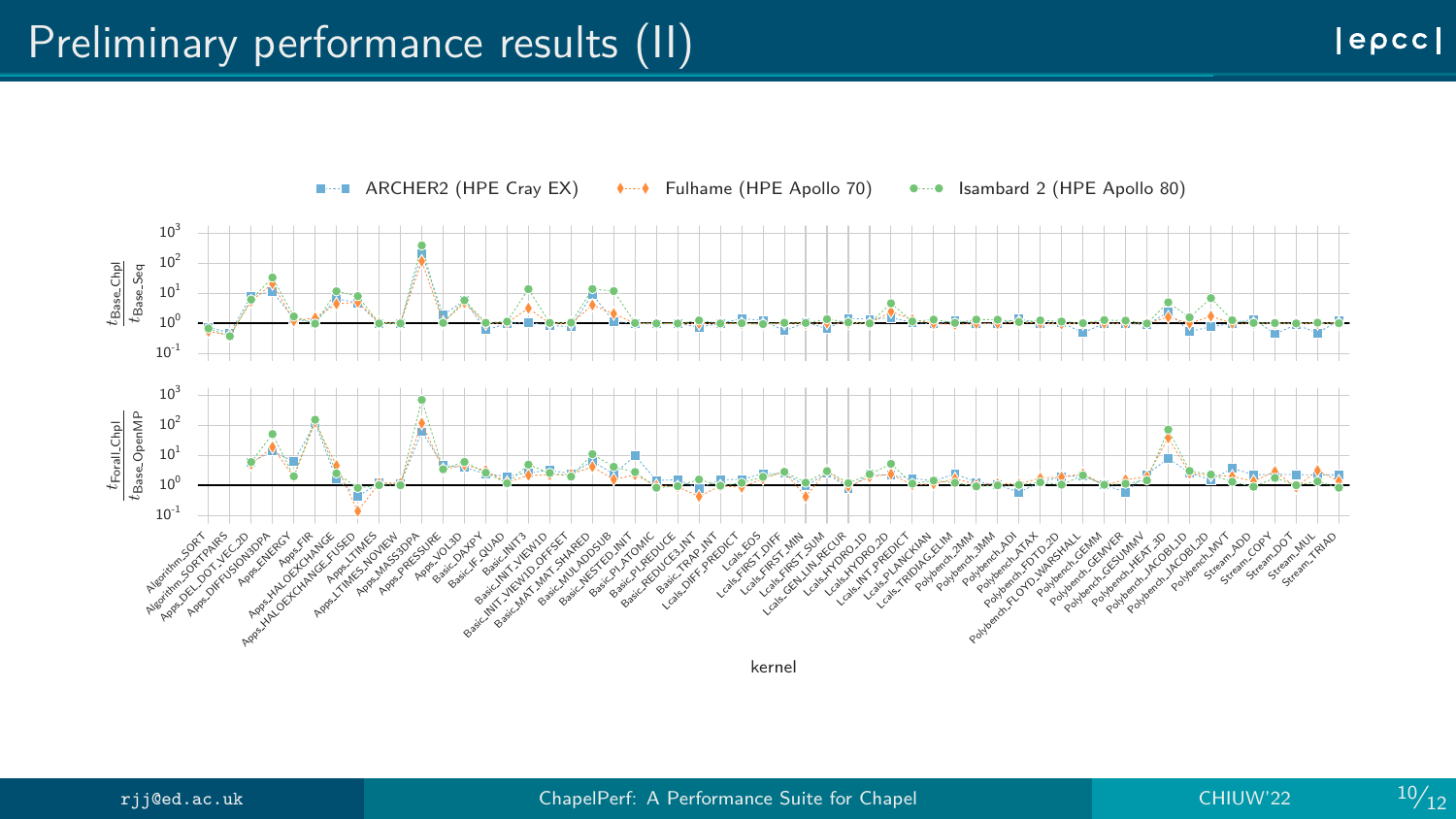### Conclusions and future work

- ChapelPerf is an implementation of the RAJAPerf kernels in Chapel
	- Drop-in replacement for RAJAPerf
	- Enables the comparison of Chapel with many other programming models and frameworks across different systems architectures
- Preliminary results show that Chapel overall does well compared to reference implementations, with exceptions
	- Slowdowns can reach 1000x
	- Chapel on Arm-based systems tends to do comparatively worse
	- These results already offer a pointer to code patterns that might necessitate more optimisation on Chapel
- Next steps
	- Identify and address the factors leading to the ocasional reduced performance in Chapel (we are particularly interested in Arm)
	- $\bullet$  Implement more variants (idiomatic, GPU-based, multinode?<sup>3</sup>)



lepccl

<sup>3</sup>RAJAPerf recently added preliminary support for this